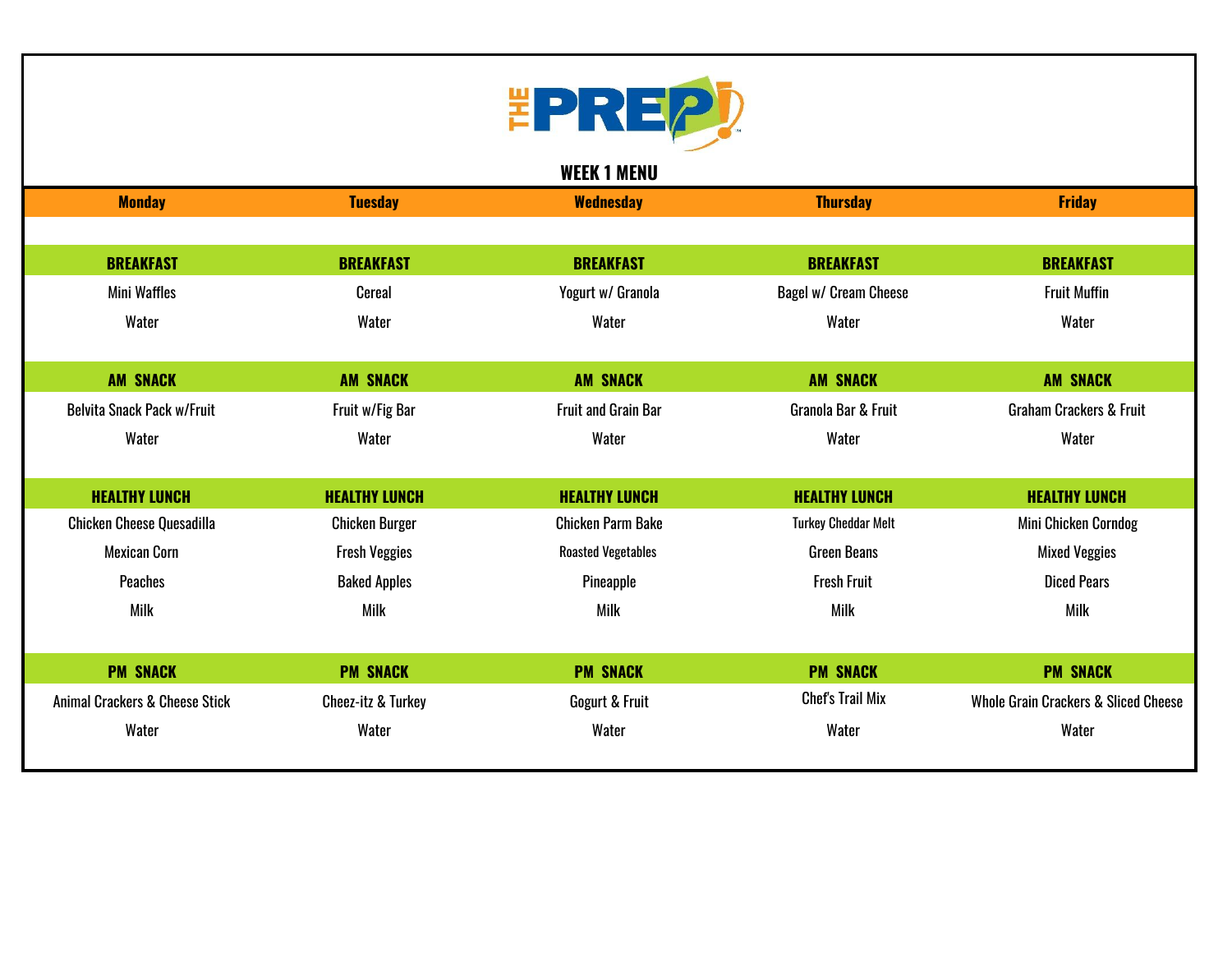

**WEEK 2 MENU**

| <b>Monday</b>                       | <b>Tuesday</b>                     | <b>Wednesday</b>              | <b>Thursday</b>                   | <b>Friday</b>                          |
|-------------------------------------|------------------------------------|-------------------------------|-----------------------------------|----------------------------------------|
|                                     |                                    |                               |                                   |                                        |
| <b>BREAKFAST</b>                    | <b>BREAKFAST</b>                   | <b>BREAKFAST</b>              | <b>BREAKFAST</b>                  | <b>BREAKFAST</b>                       |
| <b>Baked Oatmeal Bar</b>            | <b>Mini Waffles</b>                | English Muffin w/Jam          | <b>Cinnamon Toast</b>             | <b>Fruit Smoothie</b>                  |
| Water                               | Water                              | Water                         | Water                             | Water                                  |
|                                     |                                    |                               |                                   |                                        |
| <b>AM SNACKn</b>                    | <b>AM SNACK</b>                    | <b>AM SNACK</b>               | <b>AM SNACK</b>                   | <b>AM SNACK</b>                        |
| Fig Bar & Fruit                     | Fruit & Wafers                     | <b>Fruit and Grain Bar</b>    | <b>Teddy Grahams &amp; Fruit</b>  | <b>Cereal Mix</b>                      |
| Water                               | Water                              | Water                         | Water                             | Water                                  |
|                                     |                                    |                               |                                   |                                        |
| <b>HEALTHY LUNCH</b>                | <b>HEALTHY LUNCH</b>               | <b>HEALTHY LUNCH</b>          | <b>HEALTHY LUNCH</b>              | <b>HEALTHY LUNCH</b>                   |
| <b>Chicken Nuggets</b>              | Chicken Salad w/ Whole Grain Bread | <b>Bean &amp; Cheese Taco</b> | <b>Chicken Alfredo</b>            | Terriyaki Meatballs w/ Mashed Potatoes |
| <b>Green Peas</b>                   | <b>Mixed Veggies</b>               | Corn                          | <b>Green Beans</b>                | <b>Roasted Veggies</b>                 |
| Applesauce                          | Pineapple                          | <b>Fresh Fruit</b>            | <b>Mixed Fruit</b>                | <b>Mandarin Oranges</b>                |
| Milk                                | Milk                               | <b>Milk</b>                   | Milk                              | Milk                                   |
|                                     |                                    |                               |                                   |                                        |
| <b>PM SNACK</b>                     | <b>PM SNACK</b>                    | <b>PM SNACK</b>               | <b>PM SNACK</b>                   | <b>PM SNACK</b>                        |
| <b>Crackers &amp; Sliced Cheese</b> | <b>Fruit Muffins</b>               | Granola Bar & Fruit           | <b>Rice Cakes &amp; Sunbutter</b> | <b>Goldfish &amp; Cheese Stick</b>     |
| Water                               | Water                              | Water                         | Water                             | Water                                  |
|                                     |                                    |                               |                                   |                                        |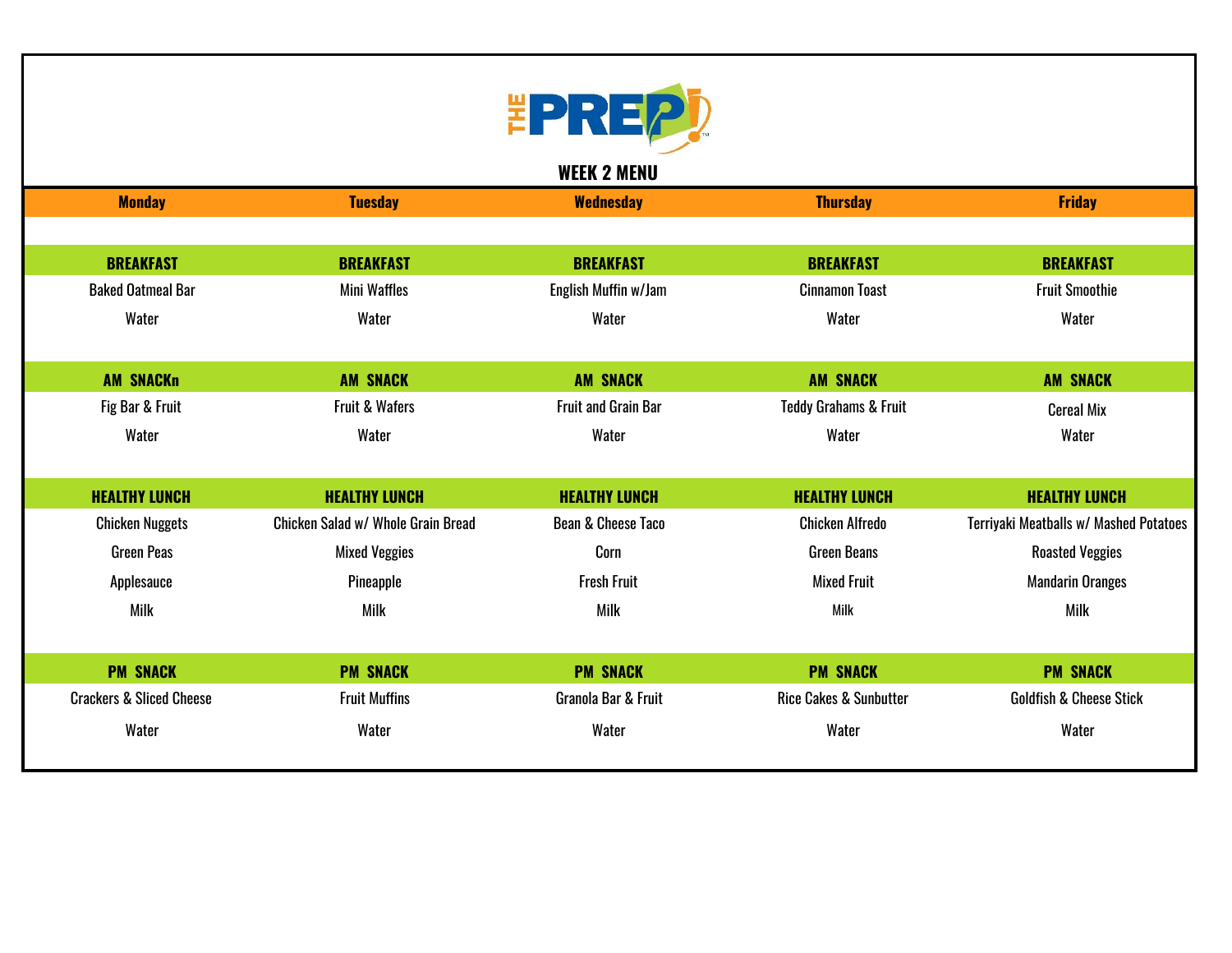

| <b>Monday</b>                             | <b>Tuesday</b>                   | <b>Wednesday</b>                                               | <b>Thursday</b>                                 | <b>Friday</b>                      |
|-------------------------------------------|----------------------------------|----------------------------------------------------------------|-------------------------------------------------|------------------------------------|
|                                           |                                  |                                                                |                                                 |                                    |
| <b>BREAKFAST</b>                          | <b>BREAKFAST</b>                 | <b>BREAKFAST</b>                                               | <b>BREAKFAST</b>                                | <b>BREAKFAST</b>                   |
| <b>Mini Waffles</b>                       | <b>Mini Pancakes</b>             | <b>Yogurt w/ Cheerio Topping</b>                               | Bagel w/ Cream Cheese                           | <b>Fruit Muffin</b>                |
| Water                                     | Water                            | Water                                                          | Water                                           | Water                              |
|                                           |                                  |                                                                |                                                 |                                    |
| <b>AM SNACK</b>                           | <b>AM SNACK</b>                  | <b>AM SNACK</b>                                                | <b>AM SNACK</b>                                 | <b>AM SNACK</b>                    |
| <b>Belvita Snack Pack &amp; Fruit</b>     | <b>Fruit &amp; Wafers</b>        | Fruit & Grain Bar                                              | Granola Bar & Fruit                             | <b>Graham Crackers &amp; Fruit</b> |
| Water                                     | Water                            | Water                                                          | Water                                           | Water                              |
|                                           |                                  |                                                                |                                                 |                                    |
| <b>HEALTHY LUNCH</b>                      | <b>HEALTHY LUNCH</b>             | <b>HEALTHY LUNCH</b>                                           | <b>HEALTHY LUNCH</b>                            | <b>HEALTHY LUNCH</b>               |
| <b>Cheese Tortellini</b>                  | <b>Meatball Mac &amp; Cheese</b> | Meat, Cheese & Whole Grain Crackers<br><b>Mini Charcuterie</b> | <b>Chicken &amp; Cheese Tacos</b>               | <b>Grilled Cheese</b>              |
| <b>Mixed Veggies</b>                      | <b>Green Beans</b>               | <b>Fresh Veggies</b>                                           | Corn                                            | <b>Tomato Soup</b>                 |
| Pineapple                                 | <b>Peaches</b>                   | <b>Fresh Fruit</b>                                             | <b>Mixed Fruit</b>                              | Applesauce                         |
| <b>Milk</b>                               | <b>Milk</b>                      | Milk                                                           | Milk                                            | <b>Milk</b>                        |
|                                           |                                  |                                                                |                                                 |                                    |
| <b>PM SNACK</b>                           | <b>PM SNACK</b>                  | <b>PM SNACK</b>                                                | <b>PM SNACK</b>                                 | <b>PM SNACK</b>                    |
| <b>Animal Crackers &amp; Cheese Stick</b> | <b>Cheez-itz &amp; Turkey</b>    | Gogurt & Fruit                                                 | <b>Whole Grain Grackers &amp; Sliced Cheese</b> | <b>Chef's Trail Mix</b>            |
| Water                                     | Water                            | Water                                                          | Water                                           | Water                              |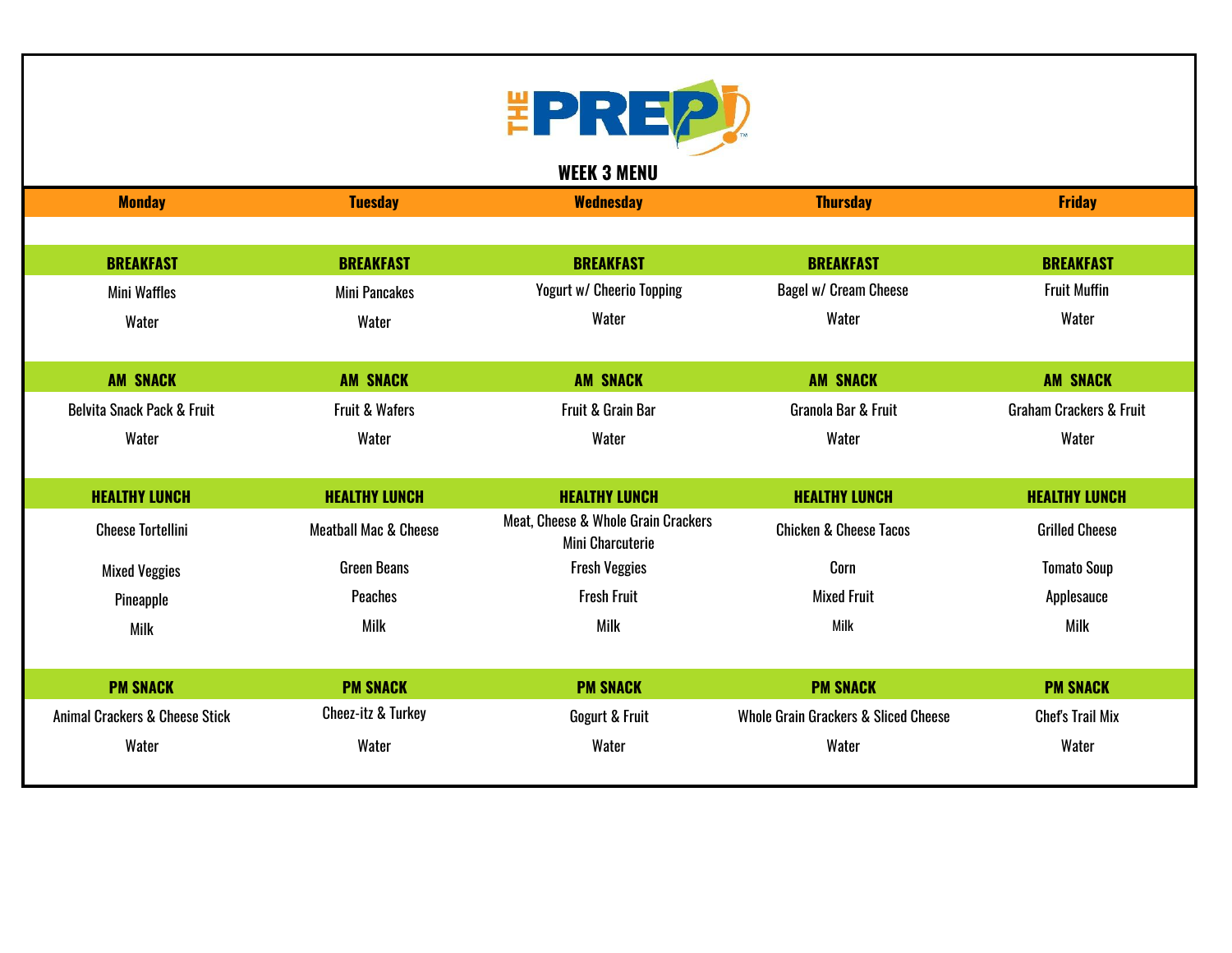

|                          |                                 | <b>WEEK 4 MENU</b>                   |                             |                                           |
|--------------------------|---------------------------------|--------------------------------------|-----------------------------|-------------------------------------------|
| <b>Monday</b>            | <b>Tuesday</b>                  | <b>Wednesday</b>                     | <b>Thursday</b>             | <b>Friday</b>                             |
|                          |                                 |                                      |                             |                                           |
| <b>BREAKFAST</b>         | <b>BREAKFAST</b>                | <b>BREAKFAST</b>                     | <b>BREAKFAST</b>            | <b>BREAKFAST</b>                          |
| <b>Baked Oatmeal Bar</b> | <b>Mini Waffles</b>             | English Muffin w/ Jam                | <b>Cinnamon Toast</b>       | <b>Fruit Smoothie</b>                     |
| Water                    | Water                           | Water                                | Water                       | Water                                     |
|                          |                                 |                                      |                             |                                           |
| <b>AM SNACK</b>          | <b>AM SNACK</b>                 | <b>AM SNACK</b>                      | <b>AM SNACK</b>             | <b>AM SNACK</b>                           |
| <b>Cheerios</b>          | <b>Fruit &amp; Wafers</b>       | Fig Bar & Fruit                      | <b>Goldfish &amp; Fruit</b> | <b>Belvita Snack Pack</b>                 |
| Water                    | Water                           | Water                                | Water                       | Water                                     |
|                          |                                 |                                      |                             |                                           |
| <b>HEALTHY LUNCH</b>     | <b>HEALTHY LUNCH</b>            | <b>HEALTHY LUNCH</b>                 | <b>HEALTHY LUNCH</b>        | <b>HEALTHY LUNCH</b>                      |
| <b>Fish Sticks</b>       | <b>Cheese Pizza</b>             | Whole Grain Turkey & Cheese Sandwich | <b>Chicken Caccitore</b>    | Swedish Meatballs w/ Mashed Potatoes      |
| <b>Mixed Veggies</b>     | Peas & Carrots                  | <b>Fresh Veggies</b>                 | <b>Roasted Broccoli</b>     | <b>Roasted Veggies</b>                    |
| <b>Peaches</b>           | Pineapple                       | <b>Diced Pears</b>                   | <b>Mandarin Oranges</b>     | <b>Mixed Fruit</b>                        |
| <b>Milk</b>              | <b>Milk</b>                     | Milk                                 | Milk                        | Milk                                      |
|                          |                                 |                                      |                             |                                           |
| <b>PM SNACK</b>          | <b>PM SNACK</b>                 | <b>PM SNACK</b>                      | <b>PM SNACK</b>             | <b>PM SNACK</b>                           |
| Gogurt & Fruit           | <b>Sunbutter &amp; Crackers</b> | <b>Chef's Trail Mix</b>              | Corn Tortilla & Turkey      | <b>Cherry Tomatoes &amp; Cheese Stick</b> |
| Water                    | Water                           | Water                                | Water                       | Water                                     |
|                          |                                 |                                      |                             |                                           |